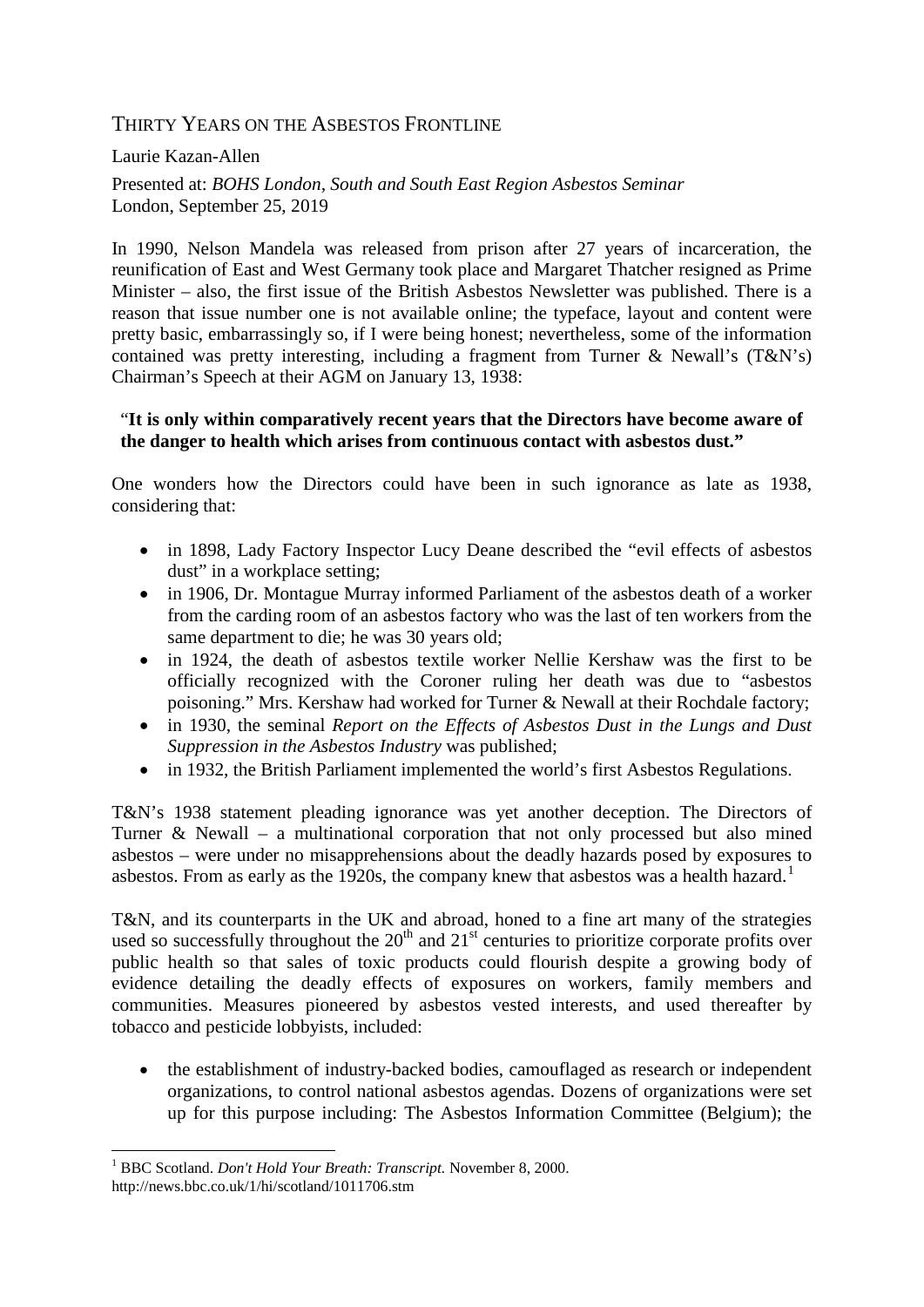Danish Asbestos Information Group; the Asbestosis Research Council, UK; le Comité Permanent Amiante, France; the Chrysotile Institute – formerly the Asbestos Institute – (Canada); and the Asbestos Information Association of North America.

- the commissioning of "hired gun" scientists to publish and promote industry-friendly material regarding the toxicity of asbestos: to name but two  $-$  the ABC theory (Anything But Chrysotile) and the role in mesothelioma causation of simian virus 40 found in contaminated polio vaccine in the 1960s.
- the use of public relations (PR) companies and consultants to:
	- o deliver pro-asbestos propaganda such as the slogans: "Where would we be without asbestos?" (1970) and: "Asbestos – it's a natural" (1971):
	- o negotiate as seemingly "neutral parties" in discussions with national governments and regional bodies, such as the European Union and United Nations agencies; in 2011, PR company APCO Worldwide interceded in discussions with the Malaysian government to forestall plans to implement an asbestos ban; [2](#page-1-0) in 2013, lawyer Emiliano Alonso – a representative of Alonso & Associates, a Brussels-based lobbying company – appeared to be acting on behalf of the International Chrysotile Association (ICA) at a meeting of the UN's Rotterdam Convention;<sup>[3](#page-1-1)</sup> Alonso also represented the ICA in July, 2016 at a UN Rotterdam Convention workshop in Latvia.
- the use of law firms to intimidate critics and campaigners in Brazil, the UK, Switzerland, Italy and France.<sup>[4](#page-1-2)</sup>
- the development and dissemination of "fake news" to create confusion in the minds of government decision-makers and consumers; classic examples were:
	- o asbestos can be used safely under controlled conditions;
	- o once incorporated within a cement matrix, asbestos fibers cannot be liberated and therefore pose no risk;
	- o the adoption of safer working practices eliminated any hazards once posed by asbestos.
- the vilification and intimidation of industry critics such as medical doctors Irving Selikoff (US), Robin Rudd (UK) and Metoda-Dodic-Fikfak (Slovenia) and international ban asbestos activists. [5](#page-1-3)
- covert espionage operations to infiltrate ban asbestos networks and report on strategies, opinions and plans of activists. [6](#page-1-4)

<span id="page-1-0"></span><sup>&</sup>lt;sup>2</sup> Kazan, S. *Malaysian Asbestos Industry Allegedly Uses PR Firm to Fight Asbestos Ban. July 20, 2011.* 

[https://www.kazanlaw.com/malaysian-asbestos-industry-allegedly-uses-pr-firm-to-fight-asbestos-ban/K](https://www.kazanlaw.com/malaysian-asbestos-industry-allegedly-uses-pr-firm-to-fight-asbestos-ban/)azan-Allen, L. *Chrysotile Cowards Shun Spotlight.* July 18, 2011.

<http://ibasecretariat.org/lka-chrysotile-cowards-shun-spotlight.php>

<span id="page-1-1"></span>*<sup>3</sup>* Ruff, K. *[International](https://rightoncanada.ca/?p=4345) asbestos lobby campaigns to undermine UN Convention and deny asbestos harm*. March 21, 2019.

<https://rightoncanada.ca/?p=4345>

Also: *Workshop to support the intersessional work on the process of listing chemicals in Annex III to the Rotterdam Convention.* 2016.

[http://www.pic.int/Implementation/TechnicalAssistance/Workshops/WorkshopRiga,Latvia2016/tabid/5213/lang](http://www.pic.int/Implementation/TechnicalAssistance/Workshops/WorkshopRiga,Latvia2016/tabid/5213/language/en-US/Default.aspx) [uage/en-US/Default.aspx](http://www.pic.int/Implementation/TechnicalAssistance/Workshops/WorkshopRiga,Latvia2016/tabid/5213/language/en-US/Default.aspx)<br><sup>4</sup> Kazan-Allen L. *Asbestos Industry Offensive*. January 29, 2011.<br>http://ibasecretariat.org/lka-asbestos-industry-offensive.php

<span id="page-1-2"></span>

<span id="page-1-3"></span> $\frac{1}{2}$  Letters containing offensive and suspicious materials were received by leading ban asbestos campaigners in Europe, Asia and Latin America in 2013-15. Verbal attacks by Russians representing industry interests were made on ban asbestos activists at an ILO conference in Seoul, Korea 2008 and UN meetings in Geneva, Switzerland in 2013 & 2015. 6 Kazan-Allen, L. *Eternit vs. The Victims*. Chapter 11 in *The Great Asbestos Trial.* 2012.

<span id="page-1-4"></span>http://www.ibasecretariat.org/eternit-great-asbestos-trial-chap-11.pdf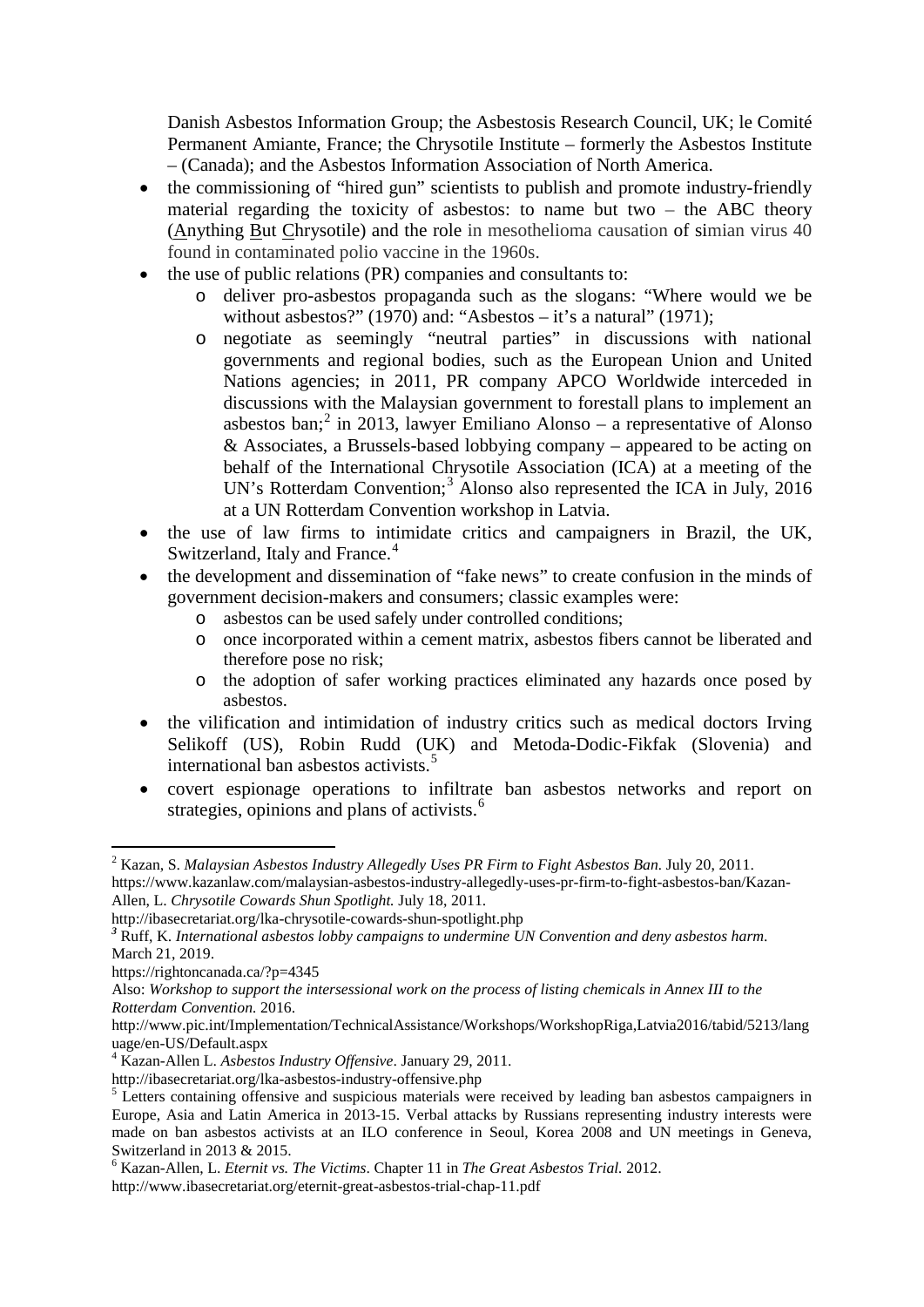Many of these ploys are still being used to silence opposition and create a favourable climate for asbestos sales by marketing and lobbying groups, such as the International Chrysotile Association (Canada), the Fibre Cement Products Manufacturers' Association (India), Confederation of Employers of Kazakhstan, International Alliance of Trade Union Organizations "Chrysotile" (Russia), Vietnam National Roof Sheet Association and others.

Over the last 30 years, there has been a seismic shift in the global discourse on asbestos, a formerly obscure subject filed away during the  $20<sup>th</sup>$  century under occupational hygiene. In 2019, the subject of asbestos is part of the mainstream dialogue on human rights, environmental justice and sustainable development. International agencies, including the World Health Organization, the International Labor Organization, the International Agency for Research on Cancer, agree that all types of asbestos are carcinogenic and that the best way to protect people from hazardous exposures is to end asbestos use.<sup>[7](#page-2-0)</sup> With recent bans on asbestos achieved in New Zealand (2016), Brazil (2017), Canada (2018) and Colombia (2019), asbestos markets continue to shrink at an astonishing rate; whereas global production in 2000 was 2,035,150 tonnes(t) with 67 countries using more than 500t/year, in 2016 it was 1,370,000t with only 26 countries using more than  $500t/year$ <sup>[8](#page-2-1)</sup>. The United States Geological Survey has estimated that in 2017 and 2018 global asbestos output fell to 1,170,000t and 1,100,000t respectively, less than production achieved in 1950 (1,266,929t).

### **The Winds of Change**

How did we get from a situation in which asbestos was lauded as the magic mineral into one in which it is known as "the deadly dust;" from a time when asbestos factory workers were told to drink half a pint of milk to prevent illnesses<sup>[9](#page-2-2)</sup> to a point where researchers are pioneering treatments and possible cures for those fatal diseases; from a political climate which allowed asbestos conglomerates belonging to an international cartel to fix prices, engage in "restrictive practices"<sup>[10](#page-2-3)</sup> and divide global asbestos markets to outlawing of asbestos use in 34 out of 36 member countries (~95%) of The Organisation for the Economic Co-operation and Development (OECD), with Mexico and the United States the only OECD non-ban countries.

The revolution which transformed the public perception of asbestos was conducted on battlegrounds all over the world and engaged the services of forces drawn from asbestos victims, grieving families, affected communities, trade unions, non-governmental organizations and campaigning associations; support for the efforts of ban asbestos activists

<http://ibasecretariat.org/lka-blog.php#a148>

Kazan-Allen, L. *Corporate Deceit: At Home and Abroad.* March 18, 2019.

[http://ibasecretariat.org/lka\\_asb\\_polic\\_maj\\_int\\_agencies.php](http://ibasecretariat.org/lka_asb_polic_maj_int_agencies.php)

<span id="page-2-1"></span><sup>8</sup> USGS. *Asbestos.* February, 2019.

<u>.</u>

<span id="page-2-3"></span><https://www.independent.co.uk/news/uk/home-news/asbestos-a-shameful-legacy-1825554.html> <sup>10</sup> Monopolies Commission. *Asbestos and certain Asbestos Products: A Report on the Supply of Asbestos and certain Asbestos Products.* See Attachment 2, pages 123-124. 1973.

Kazan-Allen, L. *The Spy, His Handler & Me*. November 27, 2018.

<span id="page-2-0"></span><sup>&</sup>lt;sup>7</sup> Asbestos Policies of Major International Agencies. Accessed July 26, 2019.

[https://prd-wret.s3-us-west-2.amazonaws.com/assets/palladium/production/s3fs-public/atoms/files/mcs-2019](https://prd-wret.s3-us-west-2.amazonaws.com/assets/palladium/production/s3fs-public/atoms/files/mcs-2019-asbes.pdf) [asbes.pdf](https://prd-wret.s3-us-west-2.amazonaws.com/assets/palladium/production/s3fs-public/atoms/files/mcs-2019-asbes.pdf)

<span id="page-2-2"></span><sup>9</sup> Duggan, E. *Asbestos: A Shameful Legacy.* The Independent. November 22, 2009.

<https://discovery.nationalarchives.gov.uk/details/r/C1731531>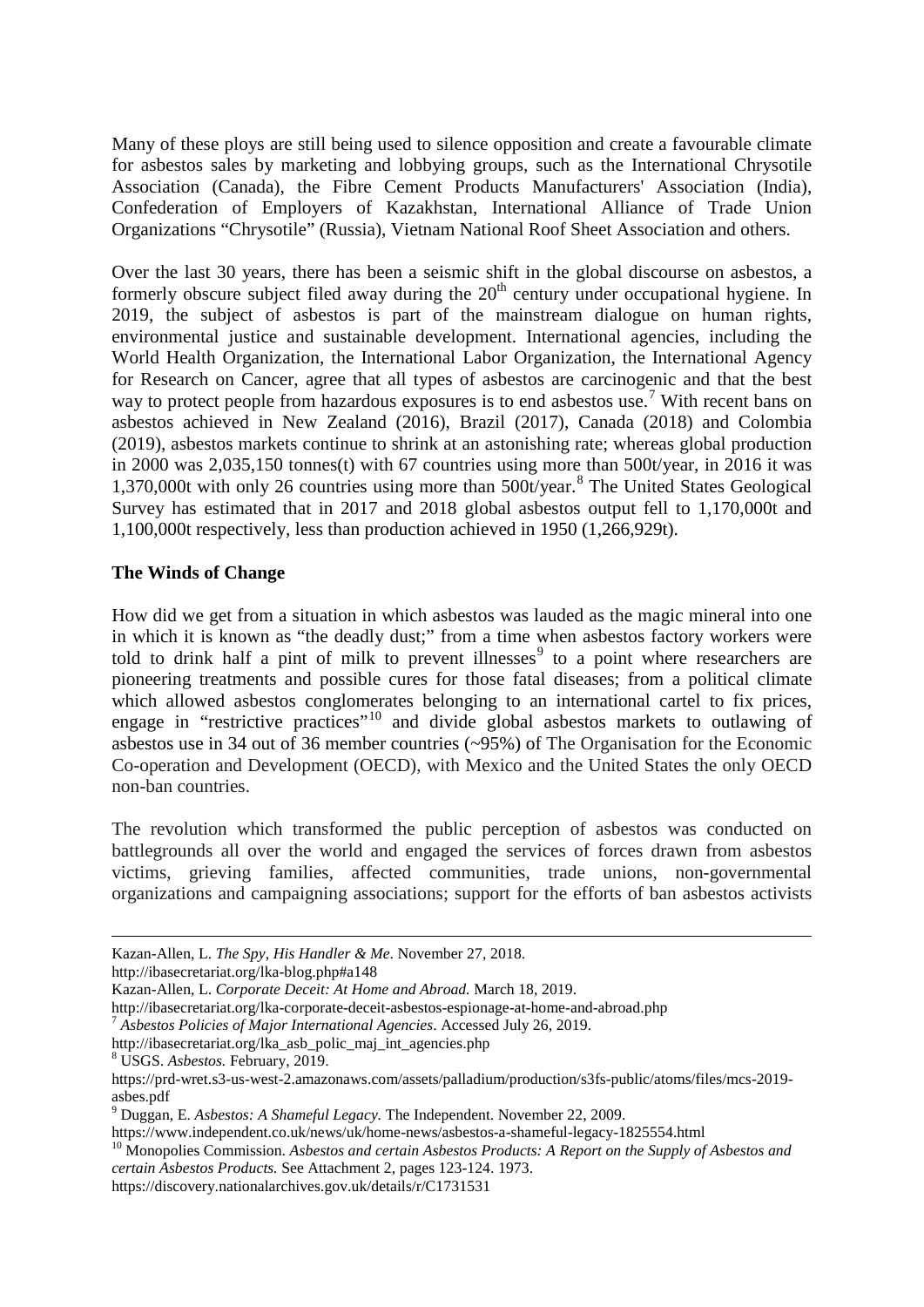was provided by politicians, medical, legal, engineering, scientific and technical experts. While each and every campaigner played a crucial role, the work of four extraordinary individuals, three of whom I was privileged to know, was transformative: Dr. Irving Selikoff (US), Nancy Tait (UK), Fernanda Giannasi (Brazil) and Sugio Furuya (Japan).

Dr. Irving Selikoff (1915-1992) was a general practitioner in Paterson, New Jersey, having undertaken his medical studies in Australia and Scotland because of an existing US quota on Jewish medical students. In the 1950s, having become a medical advisor to the Asbestos Workers Union, $11$  he was perplexed by a sudden increase in mesothelioma diagnoses amongst his patients; all of those affected had been asbestos workers. The investigations which followed, the research he conducted in collaboration with trade union members and the academic papers he published, dramatically changed the asbestos landscape in the US. In 1964, Dr. Selikoff organized a conference entitled "Biological Effects of Asbestos," under the auspices of the New York Academy of Sciences which:

"brought together a Who's Who of international scientists who had conducted and reported on experimental and human studies of the effects of asbestos… by bringing together a compendium of knowledge of the adverse effects of asbestos, it served further notice to asbestos-using industry of the major public health problem that they had created… Today [2003], asbestos is no longer seen as a material indispensable on technical grounds and a mainstay of industry and the economy. Its progressive banning in developed countries may be seen as the consequence of the momentum initiated in New York in 1964.<sup>"[12](#page-3-1)</sup>

The industry quickly took note of the impact Selikoff was having; in 1965, an industry correspondent wrote:

"Our present problem is to find some way of preventing Dr. Selikoff from creating problems and affecting sales. A direct approach (attacking his character) might be more damaging than helpful and I am only suggesting that we explore, at this time, all avenues open to us." $^{13}$  $^{13}$  $^{13}$ 

A few years later, a Vice-President of the US asbestos giant Johns-Manville commented:

"The man Selikoff is an excellent presenter; he is in constant command of the situation and he is convincing. If you'd like to hear how convincing – I'll gladly let you have a set of the tapes to listen to." $14$ "

They couldn't bribe him so they tried to repudiate his statements through a "positive aggressive approach" (widely circulating detailed critiques of Selikoff statements) and attack his integrity by claiming that his medical qualifications were invalid. He was "a victim of a sustained and orchestrated campaign to discredit him." Despite the industry's efforts,

<span id="page-3-0"></span><sup>&</sup>lt;sup>11</sup> New Jersey has always been one of the US's most highly industrialized states and many residents worked in occupations or at sites where high levels of asbestos exposures were routine. A study published in the American Journal of Public Health suggested that since World War II began up to 486,400 individuals had been substantially exposed to asbestos in New Jersey workplaces.<br><sup>12</sup> Greenberg M. *Biological Effects of Asbestos: New York Academy of Sciences 1964*. Am. J. Inc. Med. 43:543-

<span id="page-3-1"></span><sup>552, 2003.</sup> 

http://www.ncbi.nlm.nih.gov/pubmed/12704628

<span id="page-3-2"></span><sup>&</sup>lt;sup>13</sup> McCulloch J, Tweedale G. *Defending the Indefensible. The Global Asbestos Industry and its Fight for Survival.* Oxford University Press 2008. Page 92. <sup>14</sup> Ibid. Page 92.

<span id="page-3-3"></span>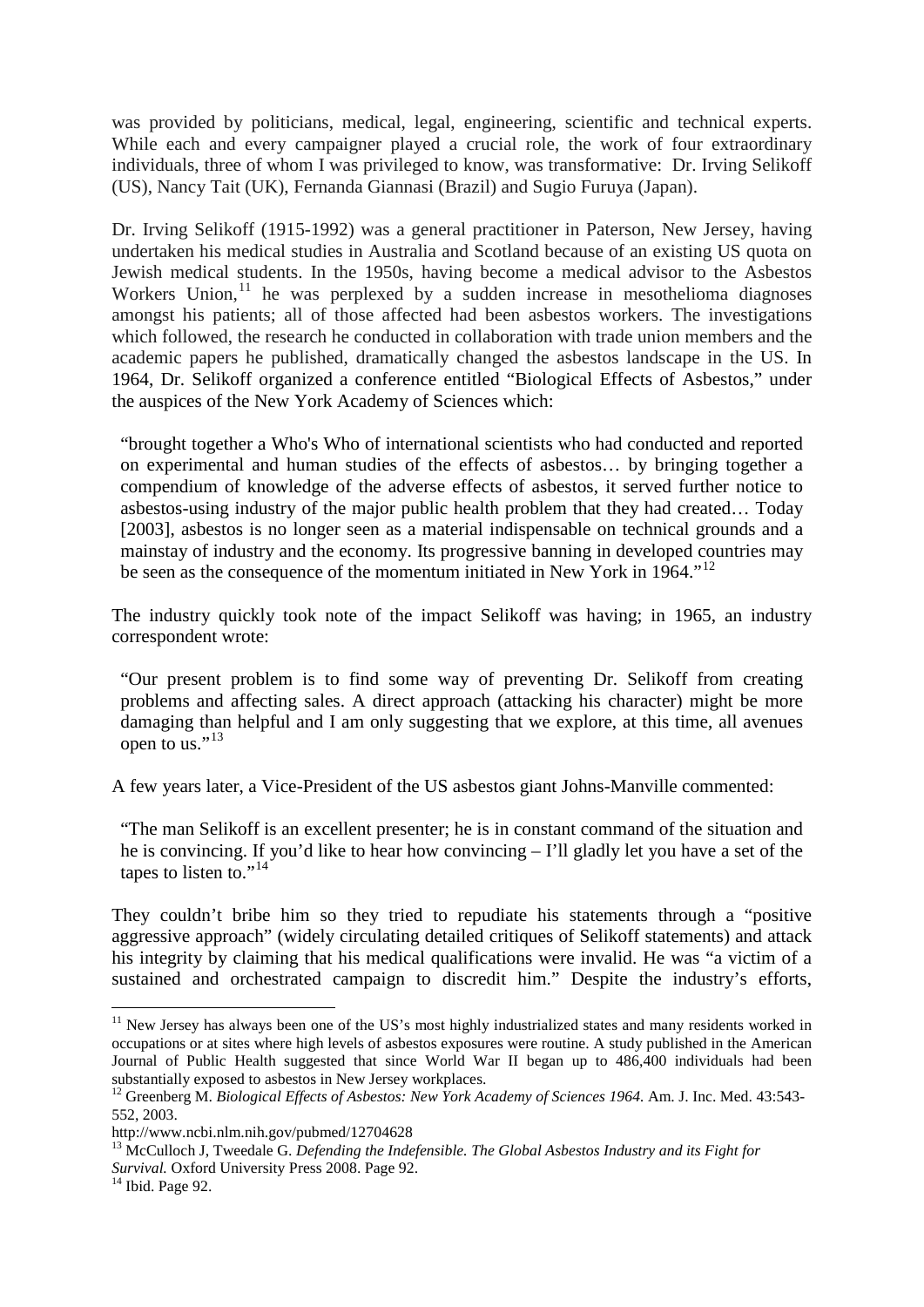Selikoff's integrity remained unsullied<sup>[15](#page-4-0)</sup> and the Environmental Protection Agency – an independent agency of the United States federal government tasked with protecting citizens from environmental hazards – took steps to ban asbestos, introducing legislation in 1989 phasing out asbestos use over the next ten years. Unfortunately, litigation brought by asbestos vested interests from the US, Canada and elsewhere effected an overturn of the EPA's ban in 1991.[16](#page-4-1)

Like Dr. Selikoff, Nancy Tait's enlistment to the asbestos fight came about by a happenstance:<sup>[17](#page-4-2)</sup> her husband William was diagnosed with mesothelioma in 1967 (he died in 1968). Although he had been exposed to asbestos whilst employed as a telephone engineer for the General Post Office during World War II, the authorities denied liability for his illness. Mrs. Tait, an experienced civil servant, began the fight to obtain recognition for his disease; her efforts to prove that the inhalation of fibers in his "downstream" occupation was sufficient to cause the asbestos cancer were met by official obstructionism which she described as "completely unscrupulous and ruthless". It took her four years to force the Post Office and the Department of Health and Social Security<sup>[18](#page-4-3)</sup> into submission but the experience of that fight turned her into a tireless activist and a determined adversary of asbestos companies.

Having been awarded a Churchill Travelling Fellowship in 1976 to study asbestos issues abroad, she published a booklet, entitled *Asbestos Kills,* detailing the hazards posed by the use of all types of asbestos including chrysotile (white asbestos) and highlighting the hazards to downstream users and the environment. According to researcher William McDougall:

"These warnings were not welcomed by the asbestos industry or the government. The leading asbestos company, Turner & Newall, described her as a 'self-appointed meddler', while scientists and the government dismissed her work as alarmist. However, when the asbestos industry launched an advertising campaign Tait (outraged at the sight of one poster that claimed "Asbestos Protects") stepped up a gear. In 1978, she founded the Society for the Prevention of Asbestosis and Industrial Diseases (SPAID), later renamed the Occupational and Environmental Diseases Association (OEDA)."[19](#page-4-4)

By 2007, Mrs. Tait had handled 3,000 cases – some lasting more than ten years – for UK asbestos victims, often representing family members at hearings where she successfully disputed evidence provided by "expert" witnesses. Her work contributed to: the UK banning asbestos in 1999; the introduction in 2002 of regulations that accepted the dangers of downstream risk; and in 2005 the promise of improved compensation for asbestos-related lung cancer.

As the foremost campaigner for asbestos victims of her time – and the person who set up the world's first society supporting asbestos victims – Mrs. Tait set a precedent which has been

<span id="page-4-1"></span><sup>16</sup> Kazan-Allen, L. *October 18, 2011: A Bloody Anniversary*. October 2011.<br>http://ibasecretariat.org/lka-a-bloody-anniversary-2011.php

<span id="page-4-3"></span><span id="page-4-2"></span><sup>17</sup> Nancy Tait born Enfield, London on February 12, 1920; died February 13, 2009.<br><sup>18</sup> McDougall, W. *Nancy Tait and the Pursuit of Justice*. British Asbestos Newsletter, Issue 100, pages 38-39. [http://britishasbestosnewsletter.org/ban100\\_web.pdf](http://britishasbestosnewsletter.org/ban100_web.pdf)

<span id="page-4-0"></span><sup>&</sup>lt;sup>15</sup> Tweedale G, McCulloch J. *Shooting the Messenger: The Vilification of Irving J. Selikoff.* International Journal of Health Services, Volume 37, Number 4, Pages 619–634, 2007. doi: 10.2190/HS.37.4.b

<span id="page-4-4"></span> $19$  Ibid.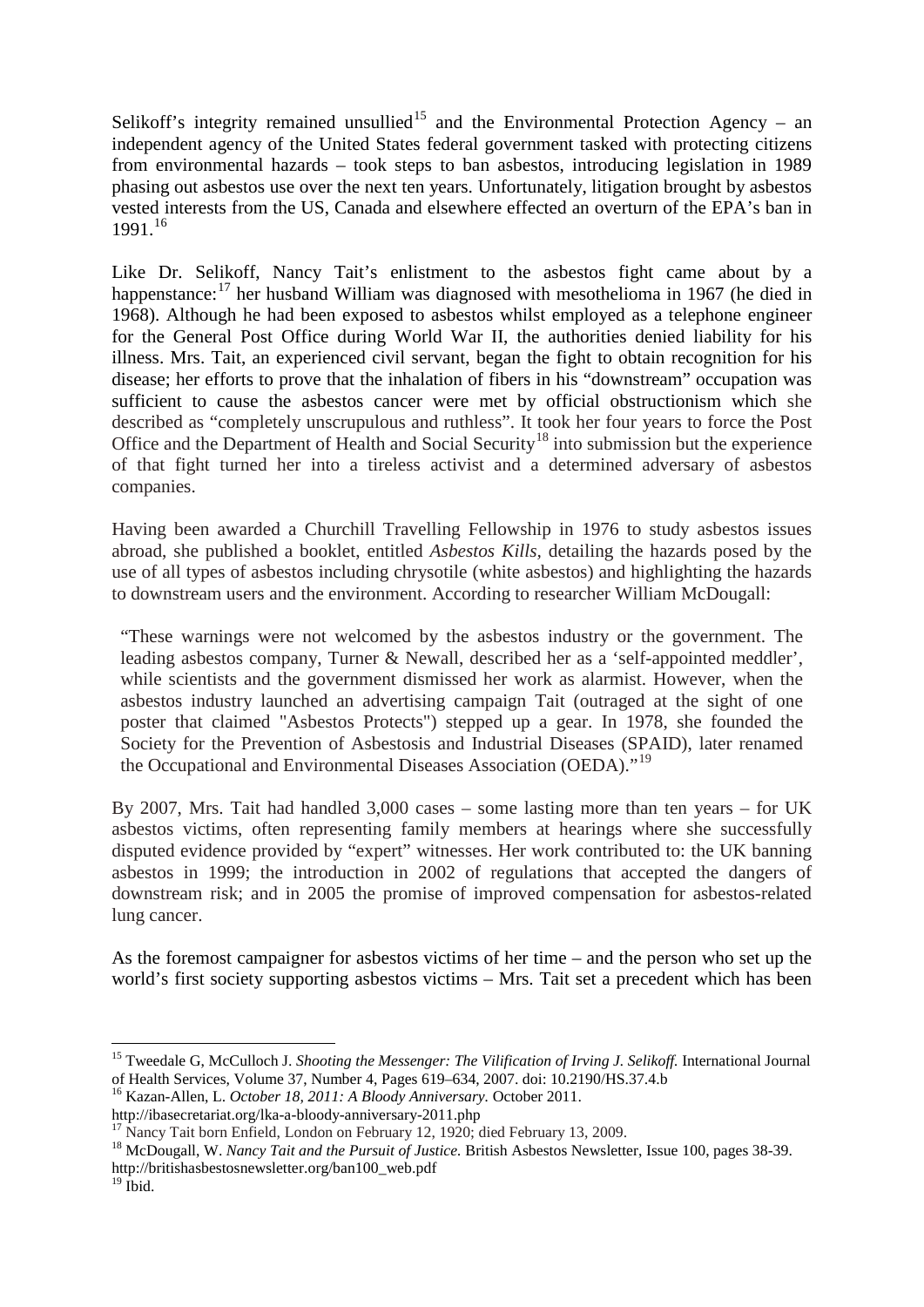replicated all over the world;<sup>[20](#page-5-0)</sup> turning their anger into activism, bereaved relatives have founded campaigning groups to support victims, provide a voice for the injured and change political landscapes. At last count, there were scores of such groups and charities in 20+ countries in Europe, North and Latin America, Asia and Australia.

By 1995, civil engineer Fernanda Giannasi had been working as a Labor Inspector in São Paulo, Brazil for 12 years; she was the founder and administrator of São Paulo State Labor Ministry's asbestos program. That same year, trade union leader Carlos Aparicio Clemente denounced the illegal dumping of asbestos-containing waste from the 155,000 square meters redundant asbestos-cement factory in Osasco, the largest factory in the Americas owned by the Swiss Eternit asbestos group. Some of the toxic debris was being dumped in the lake of Carapicuíba City; pieces of asbestos corrugated tile and old asbestos-cement water tanks were being "donated" to the inhabitants of local shanty towns (favelas). Clemente demanded action by the authorities. As Ms. Giannasi was the manager of the asbestos program and as she had proved to be a thorn in the side of her bosses for the high-profile nature of her work and her unbending views – always prioritizing occupational health over corporate profits – it was decided to exile her to Osasco on a permanent basis. This transfer was considered a demotion as the biggest asbestos factory in the city had already closed and the daily commute, given the density of São Paulo's traffic, was not an attractive prospect.

For decades, Osasco had been the heart of the Brazilian asbestos-cement industry and it was not long before Ms. Giannasi came across injured workers from the asbestos-cement industrial sector. The local media coverage of the scandal concerning the clearance and redevelopment of the factory site attracted the attention of injured Eternit workers and bereaved families who contacted Ms. Giannasi. As the list of names continued to grow, it was clear that there was a huge unmet need in Osasco for a group to bring together those affected by asbestos exposures. The (Brazilian) Association of the Asbestos-Exposed (ABREA), the first asbestos victims' group in Brazil, was founded in 1995 and since 1998 under the leadership of President Eliezer João de Souza has flourished.<sup>[21](#page-5-1)</sup> The Association now has chapters in Osasco and São Caetano do Sul (São Paulo State), Rio de Janeiro, Curitiba and Londrina (Paraná State), Recife (Pernambuco State), Pedro Leopoldo (Minas Gerais State), Simões Filho e Bom Jesus da Serra (Bahia State), Sapucaia do Sul (Rio Grande do Sul State) and is recognized as an important voice in the national dialogue on asbestos. In 1999 ABREA colleagues and international partners, at the behest of Ms. Giannasi, began work on plans for the world's first gathering of asbestos victims' groups; the Global Asbestos Congress: Past, Present and Future (GAC 2000) which took place in Osasco in September 2000 marked a turning point in the international asbestos discourse and was pivotal in the establishment of the  $21<sup>st</sup>$  century ban asbestos network. <sup>[22](#page-5-2)</sup> Like the 1964 New York Asbestos Conference spearheaded by Dr. Selikoff, the GAC 2000 put the asbestos industry on notice that their dirty secrets had been exposed and their policies rejected.

<span id="page-5-0"></span><sup>&</sup>lt;sup>20</sup> Mrs. Tait was never paid for her work on asbestos and faced formidable obstacles to obtaining funds to run SPAID and then OEDA; the fact that she managed to acquire and run an electron microscope is little short of miraculous.

<span id="page-5-1"></span><sup>&</sup>lt;sup>21</sup> The choice of Eliezer João de Souza as President of ABREA was inspired; Eliezer was a former councillor from Itapevi City, a founder of the Worker's Party in that region, a trade unionist, a human rights activist and a follower of Liberation Theology: a Christian theology developed by the Catholic Church to address problems of poverty and social injustice as well as religious matters.

<span id="page-5-2"></span><sup>22</sup> Kazan-Allen, L. *Osasco Conference Report*. November 10, 2000.

[http://ibasecretariat.org/osasco\\_report.php](http://ibasecretariat.org/osasco_report.php)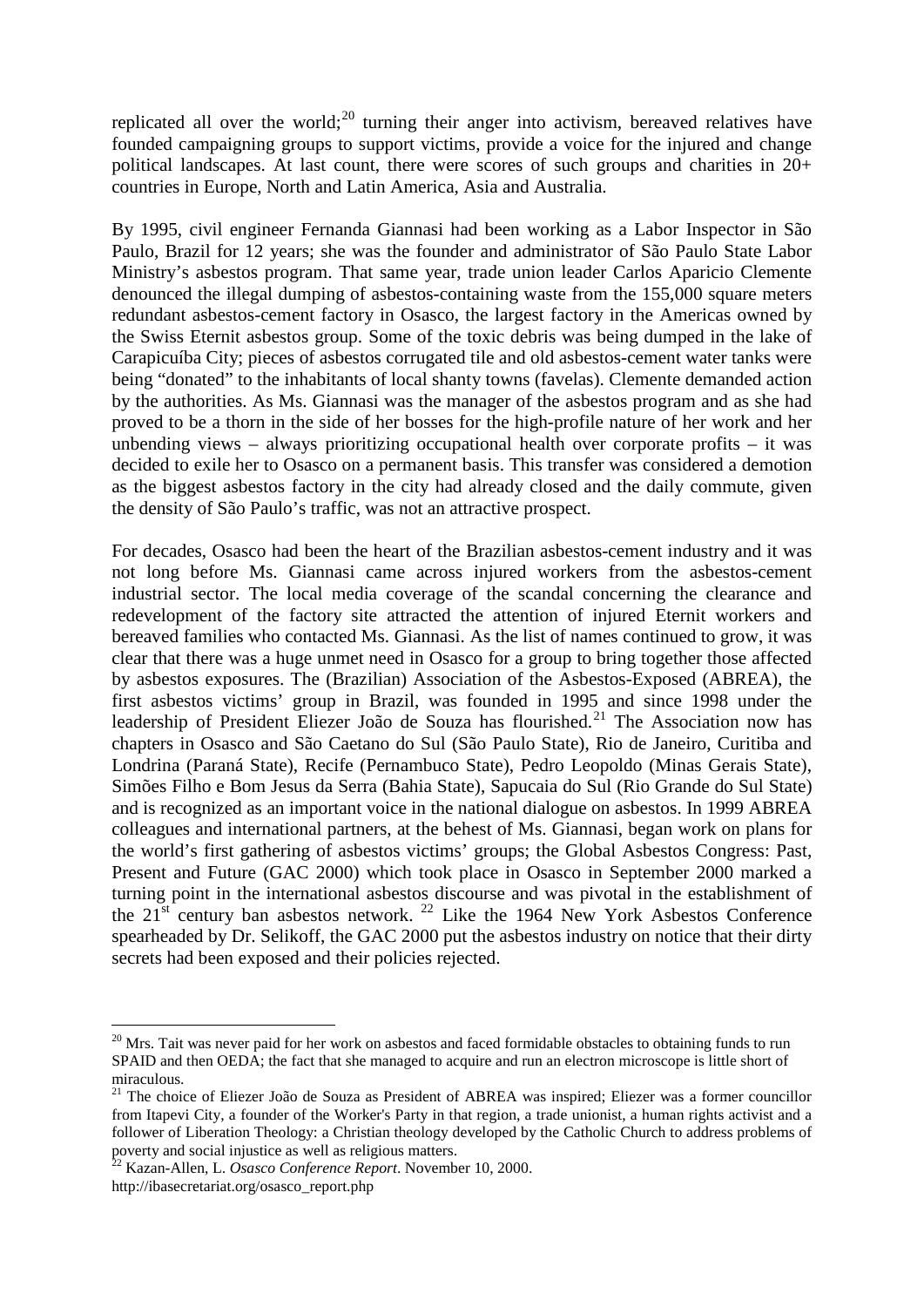Working with its partners ABREA totally revolutionized Brazil's asbestos debate; by bringing human faces and stories to the fore, ABREA provided a countervoice to industry propaganda designed to maintain the status quo. With political support in the federal parliament firmly pro-asbestos, ABREA began grassroots efforts to ban asbestos in towns, cities and states culminating in asbestos bans in Rio de Janeiro, São Paulo, Pernambuco and Rio Grande do Sul States and São Paulo city which were challenged at the Supreme Court by lawyers working for the asbestos industry. The litigation which followed finally resulted in a decision by the Brazilian Supreme Court in 2017 declaring the government's asbestos policy unconstitutional and validating the asbestos ban legislation.

ABREA's grassroots activities reached out to ordinary people and consumers via novel methods including: comic books; summer rallies in local parks using characters such as the Chrysotile Witch and free balloons and water bottle promotions with slogans such as "Amianto Mata" (Asbestos Kills) emblazoned across them; the distribution of information material; and the use of advertising billboards to display messages such as:

- Cigarro Mata Amianto Também! [Cigarette Kills Asbestos Also!];
- Quais Produtos Contêm Amianto? [What Products Contain Asbestos?];
- Por que o Amianto ainda não foi Banido? [Why Isn't Asbestos Banned Yet?].

ABREA's lawyers instigated litigation concerning: extrajudicial agreements signed by workers which gave away their rights to compensation in return for cheap watches and baseball caps; false advertising and claims by the industry; the federal government's proasbestos policy which failed to uphold the right to live a healthy life enshrined under the Brazilian constitution.

As the co-founder of ABREA, its chief strategist and technical advisor, the work of Ms. Giannasi has been pivotal in the creation of a national network of victims, politicians, trade unionists, medical and scientific experts and legal specialists. For her efforts she has been physically threatened, verbally assaulted, sued in criminal and civil courts, victimized by her former employer and targeted by asbestos lobbyists from North America and Europe. Despite all the attacks she endured her commitment never wavered and her public interest advocacy not only expedited the banning of asbestos in Brazil but also immeasurably improved the healthcare of victims and the legal outcomes for the injured. On the international stage, she has worked closely with asbestos victims' groups in Latin America, Europe, Asia and North America on initiatives to expose the machinations of asbestos vested interests, has spoken at high-profile meetings in the European Parliament and the British Parliament and published papers in peer-reviewed academic journals. It is of interest to consider whether Ms. Giannasi would have played the role that she had in the global asbestos war had her disaffected boss not exiled her to Osasco – there is a case to be made that, like Dr. Selikoff and Nancy Tait, Ms. Giannasi's role in her country's asbestos revolution had been assured by serendipity rather than design.

When Sugio Furuya became the Secretary-General of the Japan Occupational Safety and Health Resource Center (JOSHRC) in 1990, little could he have imagined that his career path would result in him: being targeted by an undercover agent working for Kazakh asbestos interests; receiving hate mail from an anonymous pro-asbestos correspondent; and being dubbed "The General" by asbestos pushers who paid close attention to his campaigning activities. In 1996, nine years after the Ban Asbestos Network of Japan (BANJAN) had been formed, Mr. Furuya became its Secretary-General. A few years later, he was one of only a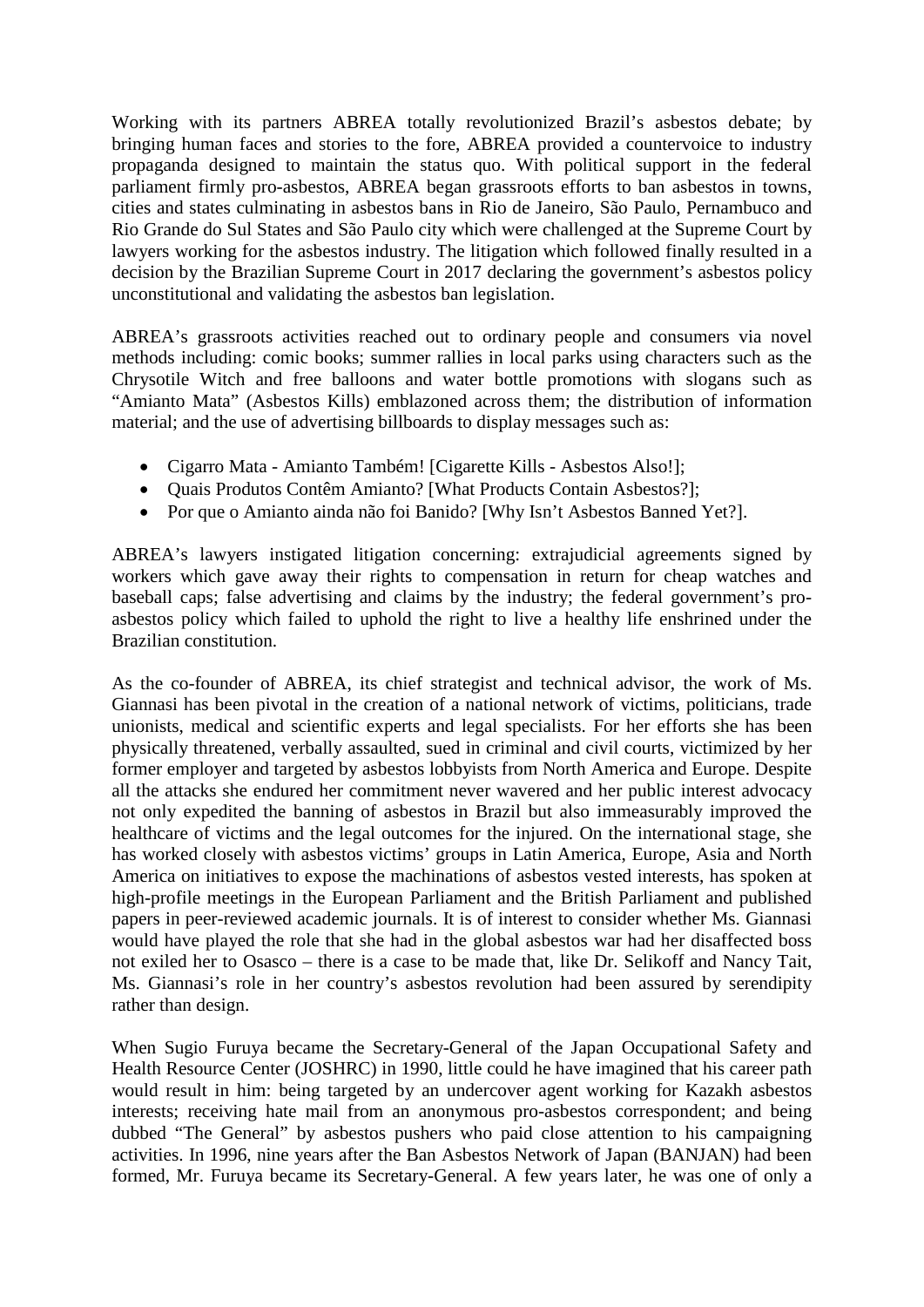handful of delegates from Asia to attend the ground-breaking Global Asbestos Congress in Brazil (2000). He was so enthused by the presentations he heard at GAC 2000 and the contacts he made there, that he and his Japanese colleagues started making plans on the airplane back to Tokyo for the next Global Asbestos Congress which would bring the ban asbestos fight to Asia in  $2004.<sup>23</sup>$  $2004.<sup>23</sup>$  $2004.<sup>23</sup>$ 

Understanding the dynamics of the Japanese asbestos discourse – Japan was a significant asbestos user well into the  $21^{st}$  century<sup>[24](#page-7-1)</sup> – Mr. Furuya realized the importance of strengthening the grassroots network to support GAC 2004 and set about doing do. On February 7, 2004, the Japan Association of Mesothelioma and Asbestos-Related Disease Victims and their Families was founded; this group was to play a prominent and high-profile role in the organization, fund raising and promotion of GAC 2004 which took place just nine months after the Association had been formed.<sup>[25](#page-7-2)</sup> The impact of GAC 2004 in Japan and throughout Asia was incendiary. Within months of the Congress (June 2005), the "Kubota Shock" exploded Japan's deadly asbestos legacy onto the public consciousness as respected companies, including the Kubota Corporation, Japan Eternit, Nichias, Taiheiyo Cement and Toyo, admitted the occurrence of asbestos epidemics amongst their workforces.<sup>[26](#page-7-3)</sup>

As in Brazil, four years earlier, the Tokyo GAC – which was attended by 800 participants, mostly from Japan but including 120 international delegates from 40 countries of which 42 delegates were from 13 Asian countries and regions – was a landmark event. Building on the networking in Tokyo, discussions and strategizing on asbestos issues in Asia were progressed at conferences in Thailand (2006), Japan (2007), Korea (2008), Hong Kong (2009), Indonesia (2010), India (2011), Thailand (2012), Indonesia (2013), Bangladesh (2016), etc.

At the Asian Asbestos Conference in Hong Kong (2009), the Asian Ban Asbestos Network (ABAN) was formed and Sugio Furuya was named its Coordinator. It is almost certainly the work he has done in this role leading high-profile ban asbestos delegations to Canada (2010) and Brazil (2019), participating in multilateral UN meetings (2013), engaging with grassroots activists throughout Asia at dozens of events between 2009 and 2019, taking part in information sessions and training programs and collaborating in the publication of government submissions and academic papers that has made him a person of such interest to the asbestos lobby. The importance of Asian asbestos markets cannot be overstated: according to the latest available data, more than 70% of asbestos used every year is consumed

<span id="page-7-0"></span> <sup>23</sup> *What is really happening in Thailand?* Undated.

<http://nochrysotileban.com/archives/175#more-175>

<span id="page-7-1"></span><sup>&</sup>lt;sup>24</sup> Despite discussions, surveys, committees and consultations by Japanese government agencies in 2002/3, it was not until October 1, 2004 that affirmative action was taken when the revised Occupational Safety and Health Enforcement Order – which the Ministry of Health, Labor and Welfare said was a "total [asbestos] ban in principle" – became enforceable. In 2005, regulations prohibiting asbestos fiber imports were implemented and finally in 2012, Japan achieved a comprehensive national asbestos ban with the elimination of remaining derogations.

Furuya, S., Takahashi, K. *Experience of Japan in Achieving a Total Ban on Asbestos*. 2017.

<https://www.mdpi.com/1660-4601/14/10/1261>

<span id="page-7-2"></span><sup>25</sup> Kazan-Allen, L. *Global Asbestos Congress.* February 11, 2005.

[http://www.ibasecretariat.org/lka\\_gac\\_2004\\_online\\_report.php](http://www.ibasecretariat.org/lka_gac_2004_online_report.php)

<span id="page-7-3"></span><sup>26</sup>*Japanese Asbestos Scandal*. March 1, 2005.

<https://www.amrc.org.hk/content/japanese-asbestos-scandal>

Also see: Kazan-Allen, L. *Japan: Total Asbestos Ban by 2008!* August 1, 2005.

[http://www.ibasecretariat.org/lka\\_japan\\_tot\\_asb\\_ban\\_by\\_2008.php](http://www.ibasecretariat.org/lka_japan_tot_asb_ban_by_2008.php)